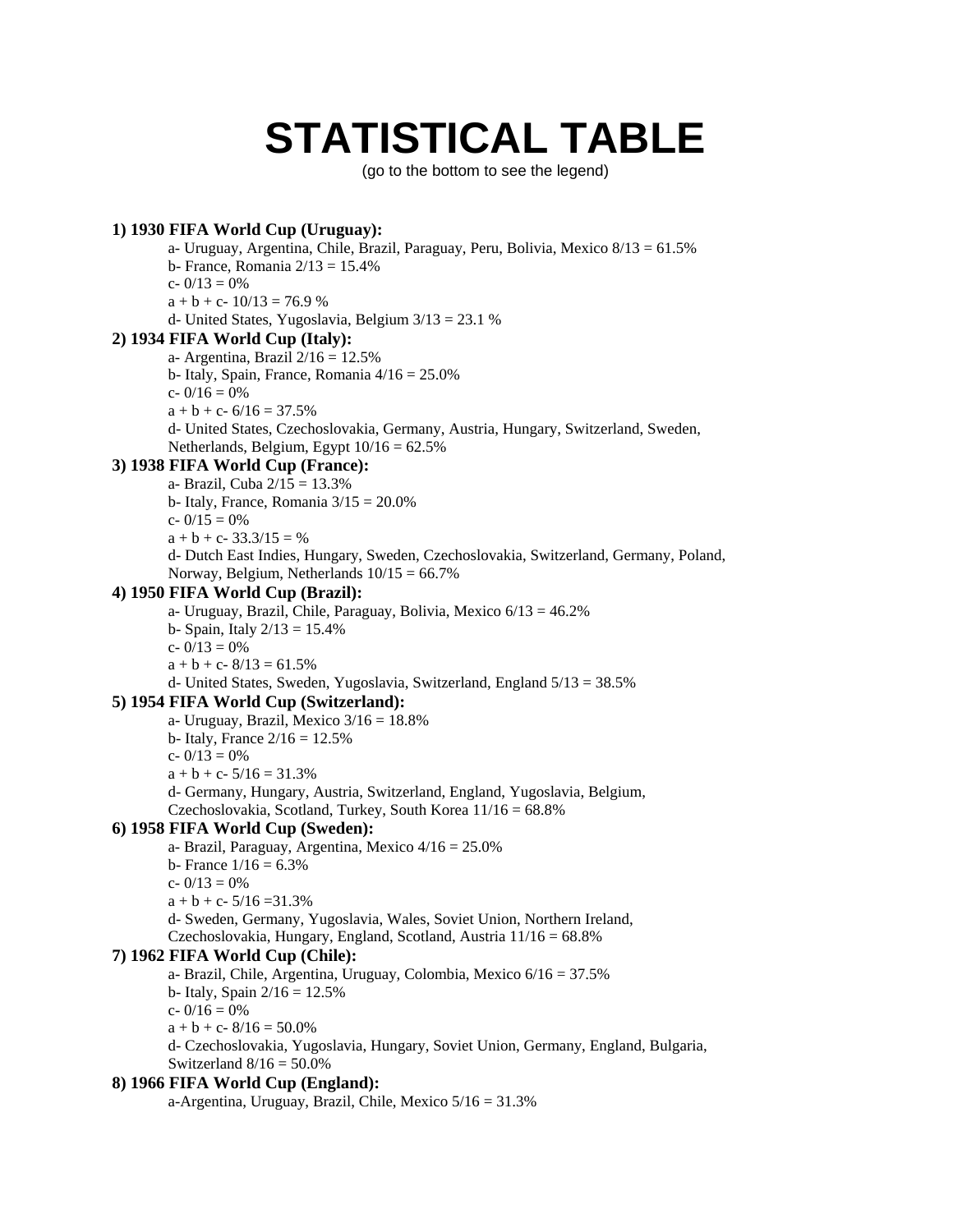- b- Portugal, Italy, Spain, France  $4/16 = 25.0\%$
- c-  $0/16 = 0%$
- $a + b + c 9/16 = 56.3%$
- d- England, Germany, Soviet Union, Hungary, Bulgaria , Switzerland, North Korea  $7/16 = 43.8\%$

## **9) 1970 FIFA World Cup (Mexico):**

a- Brazil, Uruguay, Peru, Mexico, El Salvador 5/16 = 31.3% b- Italy, Romania 2/16 = 12.5% c- Morocco  $1/16 = 6.3\%$  $a + b + c - 8/16 = 50.0\%$ d- Germany, Soviet Union, England, Sweden, Belgium, Bulgaria, Czechoslovakia, Israel  $8/16 = 50.0\%$ 

## **10) 1974 FIFA World Cup (Germany):**

- a- Brazil, Argentina, Chile, Uruguay, Haiti 5/16 = 31.3%
- b- Italy  $1/16 = 6.3\%$
- c-  $0/16 = 0%$
- $a + b + c 6/16 = 37.5%$

d- Germany, Netherlands, Poland, Sweden, East Germany, Yugoslavia, Scotland, Bulgaria, Congo, Australia  $10/16 = 62.5\%$ 

### **11) 1978 FIFA World Cup (Argentina):**

- a- Argentina, Brazil, Peru, Mexico  $4/16 = 25.0\%$
- b- Italy, Spain, France  $3/16 = 18.8\%$
- c- Tunisia  $1/16 = 6.3\%$
- $a + b + c 8/16 = 50.0\%$
- d- Netherlands, Poland, Germany, Austria, Scotland, Sweden, Hungary, Iran  $8/16 = 50.0\%$

#### **12) 1982 FIFA World Cup (Spain):**

a- Brazil, Argentina, Peru, Chile, Honduras, El Salvador 6/24 = 25.0%

b- Italy, France, Spain  $3/24 = 12.5%$ 

c- Algeria, Cameroon  $2/24 = 8.3\%$ 

 $a + b + c - 11/24 = 45.8\%$ 

d- Germany, Poland, England, Soviet Union, Austria, Northern Ireland, Belgium, Hungary, Scotland, Yugoslavia, Czechoslovakia, Kuwait, New Zealand  $13/24 = 54.2%$ 

#### **13) 1986 FIFA World Cup (Mexico):**

a- Argentina, Brazil, Paraguay, Uruguay, Mexico 5/24 = 20.8%

- b- France, Spain, Italy, Portugal  $4/24 = 16.7\%$
- c- Morocco, Algeria  $2/24 = 8.3\%$
- $a + b + c 11/24 = 45.8%$
- d- Canada, Germany, Belgium, England, Denmark, Soviet Union, Poland, Bulgaria, Hungary, Scotland, Northern Ireland, Iraq, South Korea 13/24 = 54.2%

## **14) 1990 FIFA World Cup (Italy):**

- a- Argentina, Brazil, Colombia, Uruguay, Costa Rica 5/24 = 20.8%
- b- Italy, Spain, Romania  $3/24 = 12.5\%$
- c- Cameroon  $1/24 = 4.2\%$

 $a + b + c - 9/24 = 37.5%$ 

d- United States, Germany, England, Yugoslavia, Czechoslovakia, Ireland, Belgium, Netherlands, Soviet Union, Scotland, Austria, Sweden, Egypt, South Korea, United Arab Emirates  $15/24 = 62.5\%$ 

## **15) 1994 FIFA World Cup (United States):**

- a- Brazil, Argentina, Colombia, Bolivia, Mexico 5/24 = 20.8%
- b- Italy, Romania, Spain  $3/24 = 12.5\%$
- c- Cameroon, Morocco  $2/24 = 8.3\%$
- $a + b + c 10/24 = 41.7%$
- d- United States, Sweden, Bulgaria, Germany, Netherlands, Belgium,